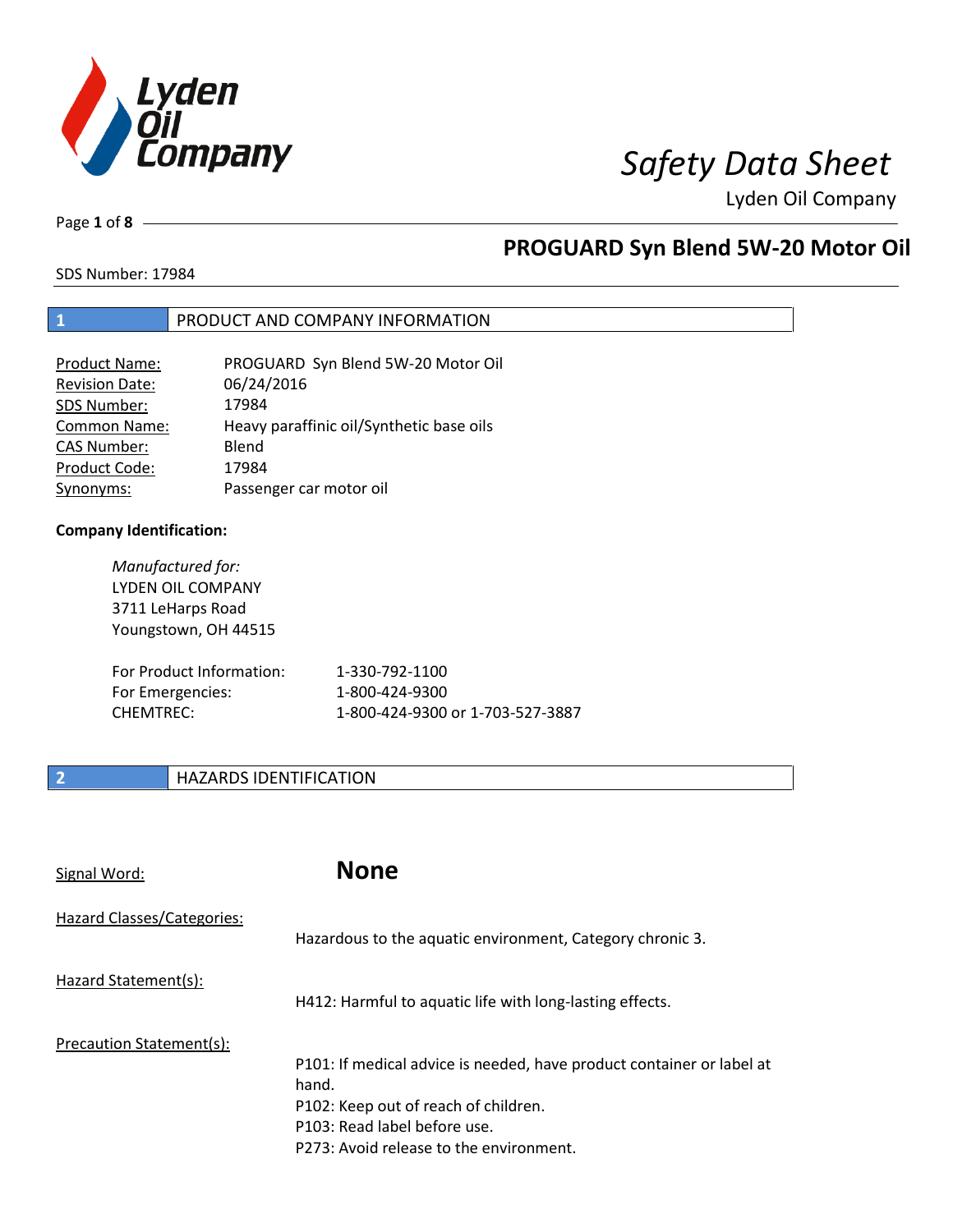

Lyden Oil Company

Page **2** of **8**

### **PROGUARD Syn Blend 5W-20 Motor Oil**

SDS Number: 17984

Other Hazard Statement(s):

Repeated exposure may cause skin dryness or cracking.

|  | COMPOSITION / INFORMATION ON INGREDIENTS |
|--|------------------------------------------|
|--|------------------------------------------|

Ingredients:

*Mixture of the substances listed below with nonhazardous additions.* 

| <b>Chemical Name</b>                                      | <b>CAS Number</b> | Percentage |
|-----------------------------------------------------------|-------------------|------------|
| Distillates (petroleum), solvent-dewaxed heavy paraffinic | 64742-65-0        | 60-80      |
| Synthetic base oils                                       | N/A               | $10 - 35$  |
| Additives                                                 | N/A               | $5 - 15$   |
| Zinc Alkyldithiophosphate                                 | 68649-42-3        | $<$ 5      |

*\*Any concentration shown as a range is to protect confidentiality or is due to batch variation.*

**4** FIRST AID MEASURES

#### Description of First Aid Measures:

| Inhalation:   |                                                                                                                   |
|---------------|-------------------------------------------------------------------------------------------------------------------|
|               | If symptoms develop, move victim to fresh air. If symptoms persist,<br>obtain medical attention.                  |
| Skin Contact: |                                                                                                                   |
|               | Wash with soap and water. Remove contaminated clothing and wash<br>before reuse. Get medical attention if needed. |
| Eye Contact:  |                                                                                                                   |
|               | Rinse opened eye for several minutes under running water. If<br>symptoms persist, consult medical attention.      |
|               |                                                                                                                   |
| Ingestion:    |                                                                                                                   |
|               | Rinse mouth with water. If symptoms develop, obtain medical<br>attention.                                         |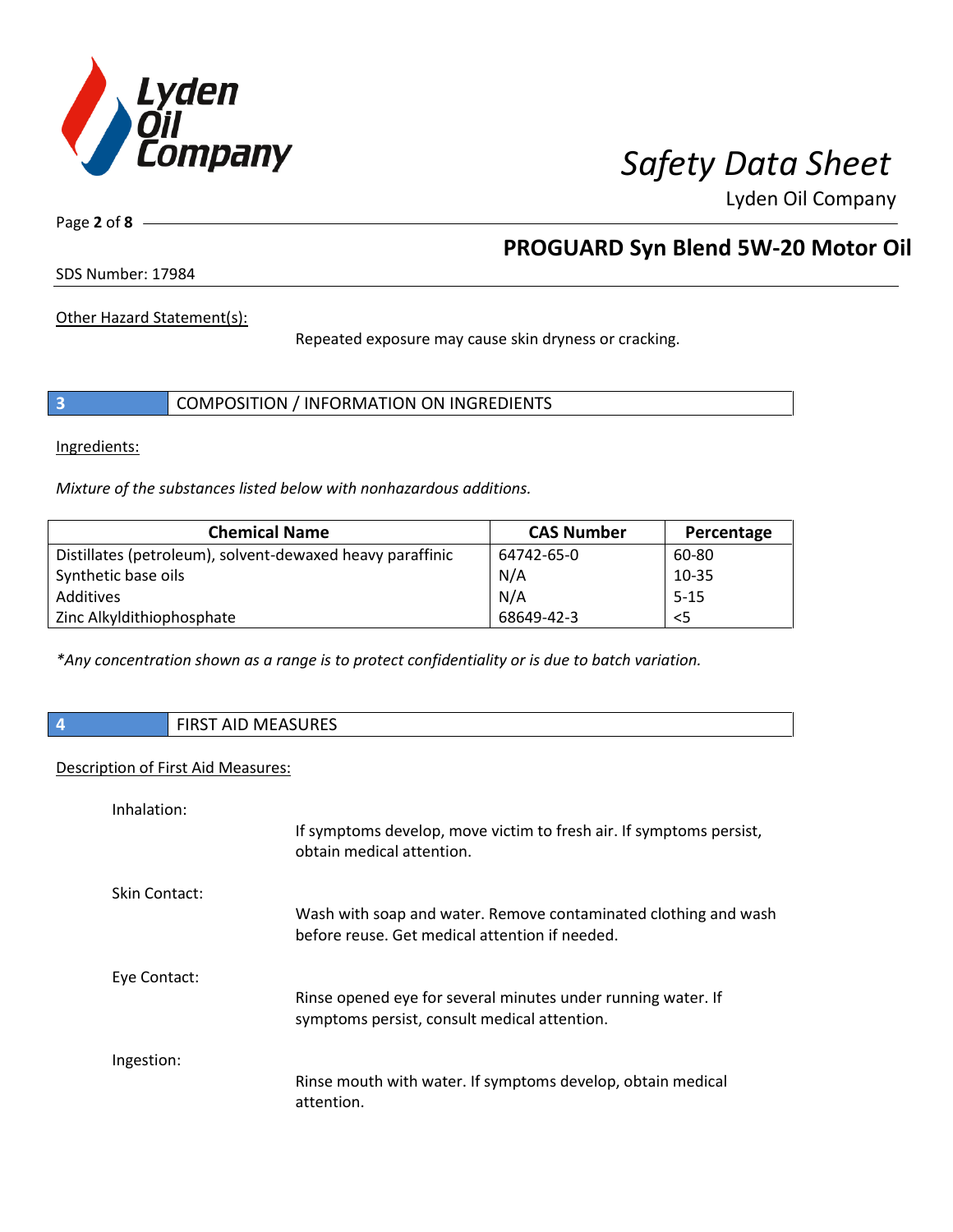

Lyden Oil Company

SDS Number: 17984

Page **3** of **8**

### **PROGUARD Syn Blend 5W-20 Motor Oil**

| Symptoms and Effects, both acute and delayed:         | No further relevent data available.                                                                                                                                                               |
|-------------------------------------------------------|---------------------------------------------------------------------------------------------------------------------------------------------------------------------------------------------------|
| <b>Recommended Actions:</b>                           | Treat symptomatically. Call a doctor or poison<br>control center for guidance.                                                                                                                    |
| 5<br>FIRE FIGHTING MEASURES                           |                                                                                                                                                                                                   |
| Recommended Fire-Extinguishing Equipment:             | Use dry powder, foam, or carbon dioxide fire<br>extinguishers. Water may be ineffective in fighting<br>an oil fire unless used by experienced fire fighters.                                      |
| Possible Hazards During a Fire:                       | Hazardous combustion products may include: A<br>complex mixture of airborne solid and liquid<br>particulates and gases (smoke). Carbon monoxide.<br>Unidentified organic and inorganic compounds. |
| <b>Recommendations to Firefighters:</b>               | No special measures required.                                                                                                                                                                     |
| $6\phantom{1}6$<br><b>ACCIDENTAL RELEASE MEASURES</b> |                                                                                                                                                                                                   |
| <b>Personal Precautions:</b>                          | Avoid contact with skin, eyes, and clothing.<br>Keep away from sources of ignition.                                                                                                               |
| <b>Emergency Procedures:</b>                          | Contain spilled material, collect in suitable and<br>properly labled containers.                                                                                                                  |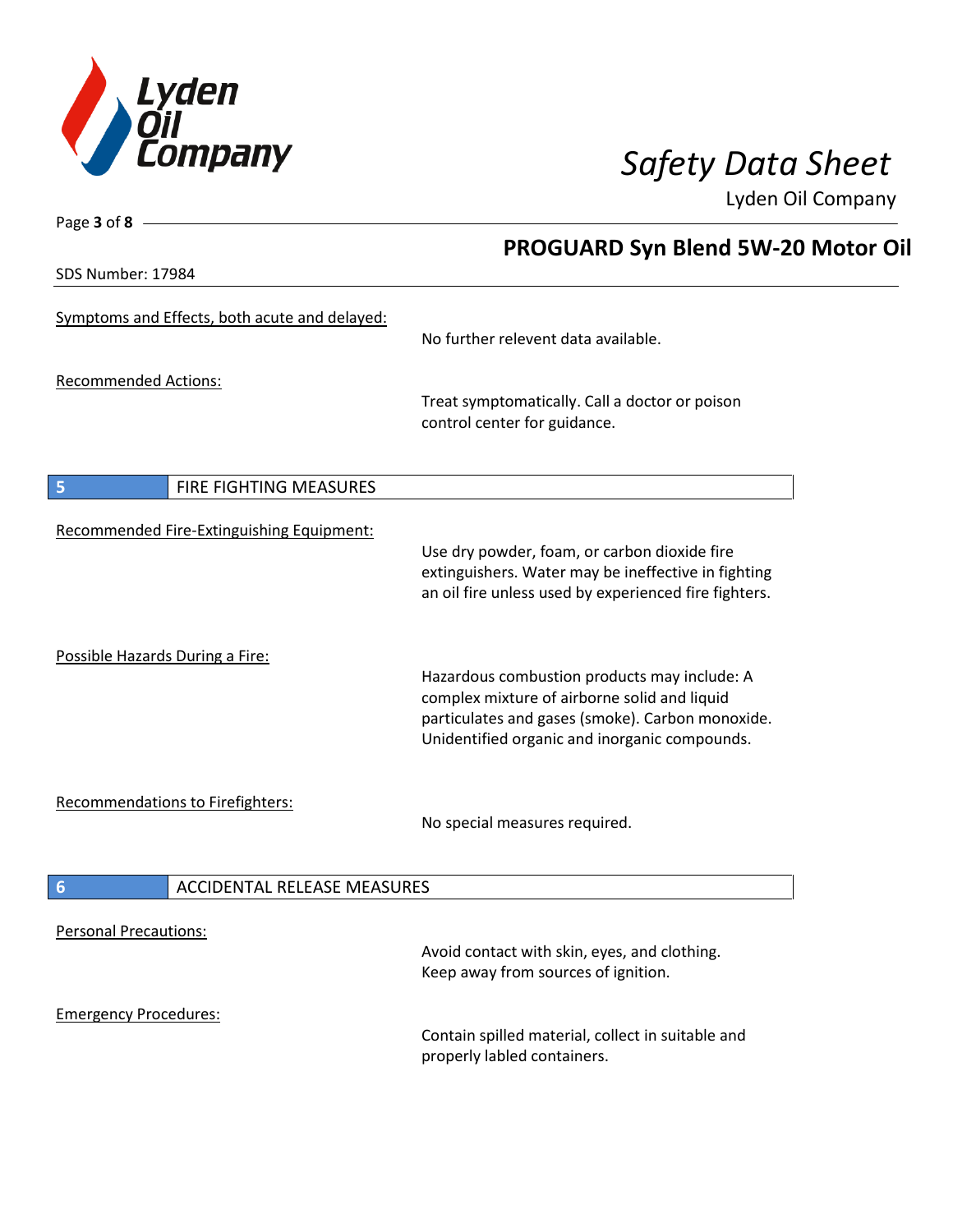

Page **4** of **8**

# *Safety Data Sheet*

Lyden Oil Company

|                                   | <b>PROGUARD Syn Blend 5W-20 Motor Oil</b>                                                         |
|-----------------------------------|---------------------------------------------------------------------------------------------------|
| SDS Number: 17984                 |                                                                                                   |
| <b>Environmental Precautions:</b> |                                                                                                   |
|                                   | Do not allow to reach sewage system or any water<br>course.                                       |
|                                   | Do not allow to enter ground waters.                                                              |
| Cleanup Procedures:               | Pick up excess with inert absorbant material.                                                     |
|                                   | <b>HANDLING AND STORAGE</b>                                                                       |
| <b>Handling Precautions:</b>      |                                                                                                   |
|                                   | Handle with care and avoid spillage on the floor.                                                 |
|                                   | Do not cut, weld, drill, grind, braze, or solder<br>container.                                    |
| <b>Storage Requirements:</b>      |                                                                                                   |
|                                   | Keep container tightly sealed.                                                                    |
|                                   | Keep away from sources of ignition.                                                               |
|                                   |                                                                                                   |
| $\boldsymbol{8}$                  | EXPOSURE CONTROLS / PERSONAL PROTECTION                                                           |
| <b>Exposure Limits:</b>           |                                                                                                   |
|                                   | -64742-65-0 Distillates (petroleum), solvent-dewaxed heavy paraffinic (60-80%):                   |
|                                   | ACGIH TLV - Long-term value: 5mg/m <sup>3</sup><br>OSHA PEL - Long-term value: 5mg/m <sup>3</sup> |
| <b>Engineering Controls:</b>      |                                                                                                   |
|                                   | All ventilation should be designed in accordance<br>with OSHA standard (29 CFR 1910.94).          |
| Personal Protective Equipment:    |                                                                                                   |
|                                   | Wash hands before breaks and at the end of work.<br>Use safety glasses and gloves.                |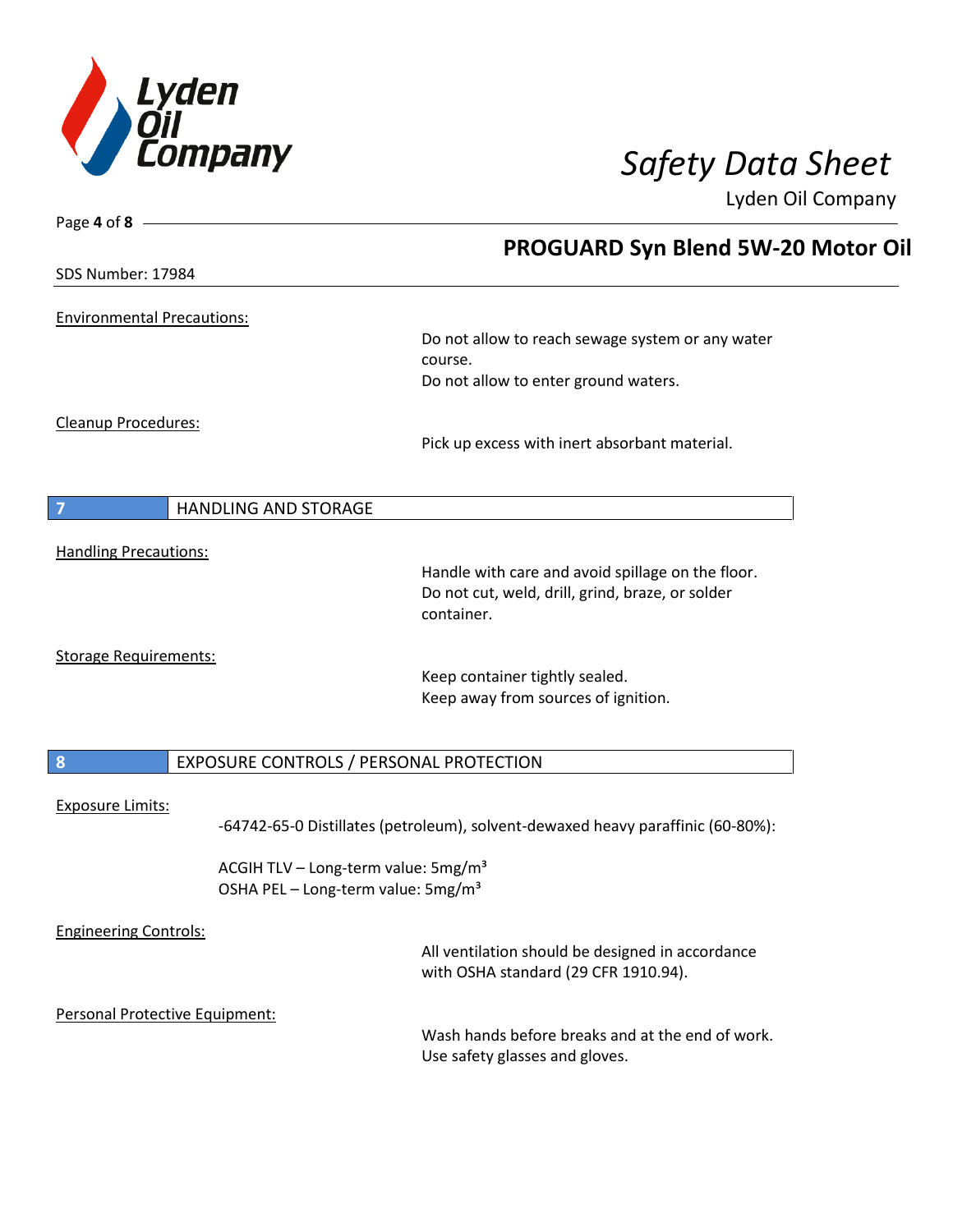

Lyden Oil Company

Page **5** of **8**

SDS Number: 17984

### **PROGUARD Syn Blend 5W-20 Motor Oil**

### **9** PHYSICAL AND CHEMICAL PROPERTIES

| Color:                        | Amber                                         |
|-------------------------------|-----------------------------------------------|
| <b>Physical State:</b>        | Liquid                                        |
| Odor:                         | Data not available                            |
| Odor Threshold:               | Data not available                            |
| pH:                           | Data not available                            |
| <b>Melting Point:</b>         | Data not available                            |
| <b>Boiling Point:</b>         | Data not available                            |
| <b>Boiling Range:</b>         | Data not available                            |
| Flash Point:                  | 176.7° C / 350.1° F (COC Method)              |
| <b>Evaporation Rate:</b>      | Data not available                            |
| Flammability:                 | Data not available                            |
| Flammability Limits:          | Data not available                            |
| Vapor Pressure:               | Data not available                            |
| Vapor Density:                | Data not available                            |
| <b>Relative Density:</b>      | 7.28 pounds per gallon at 60°F                |
| Solubilities:                 | Insoluble in water                            |
| <b>Partition Coefficient:</b> | Data not available                            |
| Auto-Ignition Temperature:    | Data not available                            |
| Decomposition Temperature:    | Data not available                            |
| Viscosity:                    | 8.2 mm <sup>2</sup> /sec (kinematic at 100°C) |

| Stability:                  | Stable under normal conditions.                                  |
|-----------------------------|------------------------------------------------------------------|
| Reactivity:                 | Not reactive under normal conditions.                            |
| Conditions to Avoid:        | Extreme temperature, sparks, open flame, and<br>direct sunlight. |
| <b>Hazardous Reactions:</b> | No known hazardous reactions.                                    |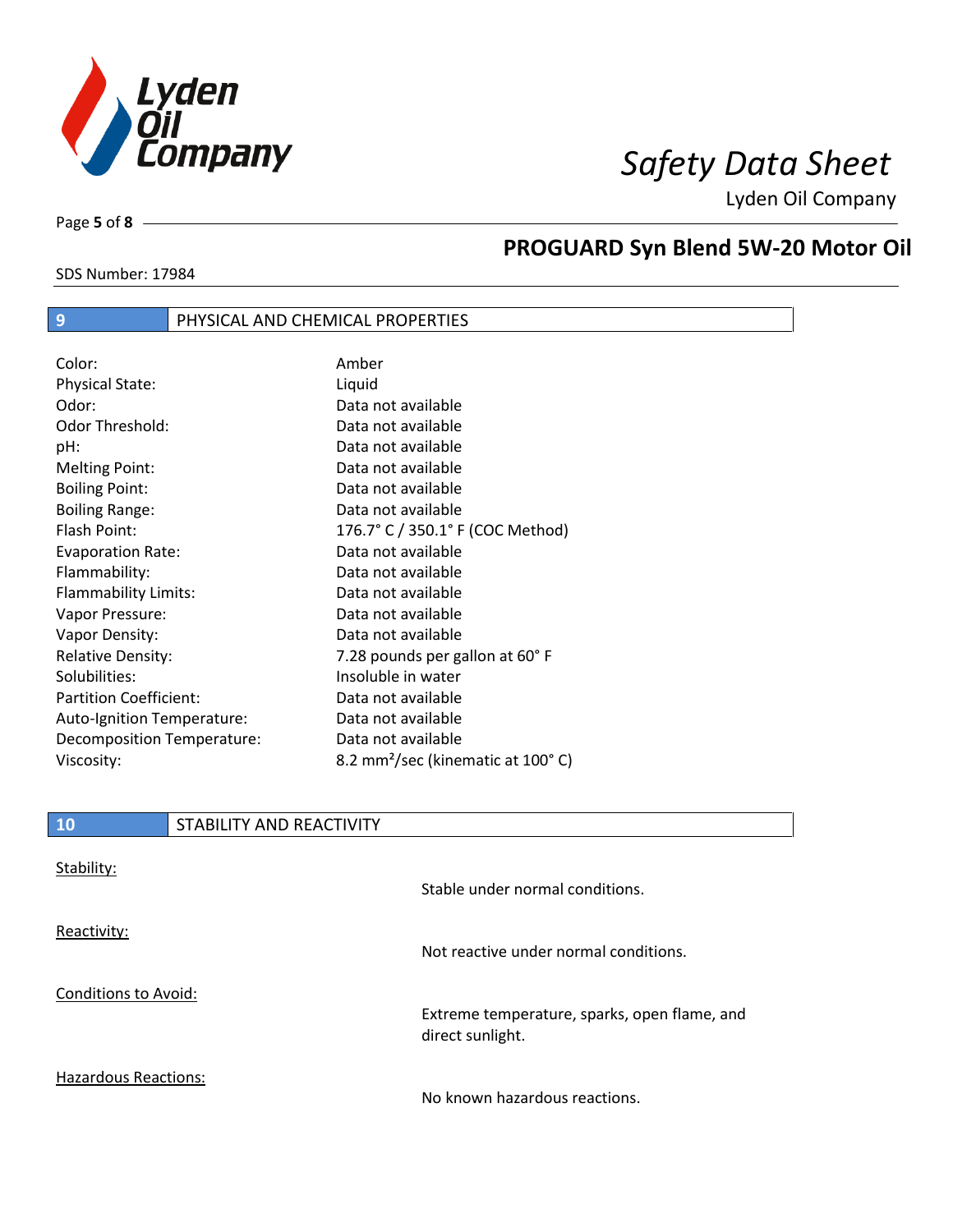

Page **6** of **8**

## *Safety Data Sheet*

Lyden Oil Company

|                                        | <b>PROGUARD Syn Blend 5W-20 Motor Oil</b>                                                                                 |
|----------------------------------------|---------------------------------------------------------------------------------------------------------------------------|
| SDS Number: 17984                      |                                                                                                                           |
| Incompatible Materials:                | No further relevant information available.                                                                                |
| <b>Decomposition Products:</b>         | Hazardous decomposition products are not<br>expected to form.                                                             |
| 11<br><b>TOXICOLOGICAL INFORMATION</b> |                                                                                                                           |
| Routes of Exposure:                    | Skin and eye contact are the primary routes of<br>exposure although exposure may occur following<br>accidental ingestion. |
| <b>Exposure Effects:</b>               | Repeated skin contact may cause dermatitis or an<br>oil acne.                                                             |
| <b>Measures of Toxicity:</b>           | No test data available.                                                                                                   |
| Carcinogenic/Mutagenic Precautions:    | Non-carcinogenic and not expected to be<br>mutagentic.                                                                    |
| $12$<br><b>ECOLOGICAL INFORMATION</b>  |                                                                                                                           |
| <b>Ecological Precautions:</b>         | Avoid exposing to the environment.                                                                                        |
| <b>Ecological Effects:</b>             | No specific environmental or aquatic data available.                                                                      |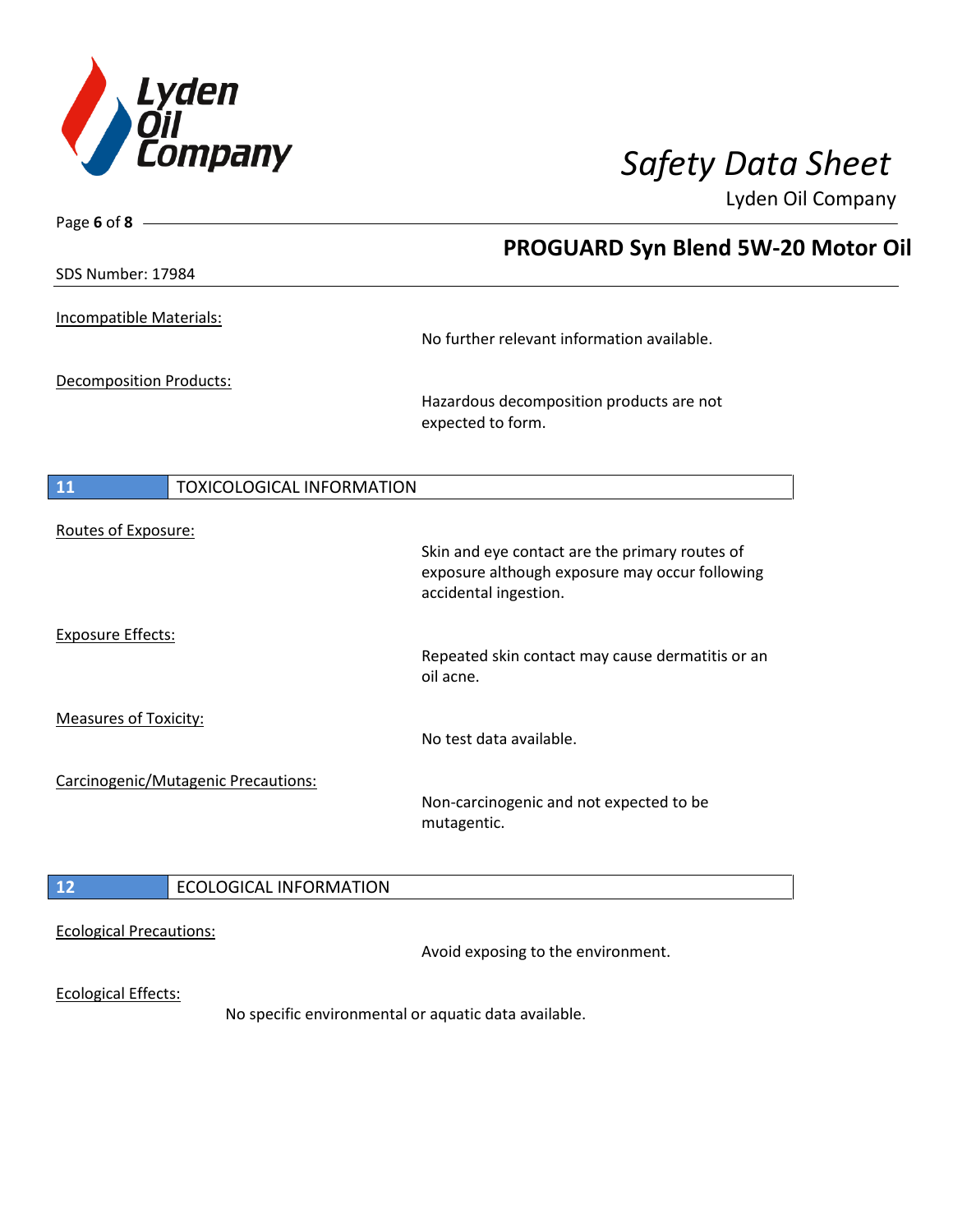

**PROGUARD Syn Blend 5W-20 Motor Oil** 

Lyden Oil Company

SDS Number: 17984

Page **7** of **8**

 $\overline{\phantom{a}}$ 

| Disposal Methods:<br>Dispose of waste material in accordance with all<br>local, state, and federal requirements.<br><b>Disposal Containers:</b><br>Use properly approved container for disposal.<br><b>Special Precautions:</b><br>Do not flush to surface waters or drains. |
|------------------------------------------------------------------------------------------------------------------------------------------------------------------------------------------------------------------------------------------------------------------------------|
|                                                                                                                                                                                                                                                                              |
|                                                                                                                                                                                                                                                                              |
|                                                                                                                                                                                                                                                                              |
|                                                                                                                                                                                                                                                                              |
|                                                                                                                                                                                                                                                                              |
|                                                                                                                                                                                                                                                                              |
| TRANSPORT INFORMATION<br>14                                                                                                                                                                                                                                                  |
| Data not available<br><b>UN Number:</b>                                                                                                                                                                                                                                      |
| <b>UN Shipping Name:</b><br>Data not available                                                                                                                                                                                                                               |
| <b>Transport Hazard Class:</b><br>Data not available<br>Packing Group:<br>Data not available                                                                                                                                                                                 |
|                                                                                                                                                                                                                                                                              |
| <b>Environmental Hazards:</b><br>Data not available                                                                                                                                                                                                                          |
|                                                                                                                                                                                                                                                                              |
| <b>Bulk Transport Guidance:</b><br>Data not available                                                                                                                                                                                                                        |
|                                                                                                                                                                                                                                                                              |
| <b>Special Precautions:</b>                                                                                                                                                                                                                                                  |
|                                                                                                                                                                                                                                                                              |
| Not regulated by DOT.                                                                                                                                                                                                                                                        |

## This material and all of its components are listed on the Inventory of Existing Chemical Substances under the Toxic

SARA Section 313: Contains <1% Zn

Substances Control Act.